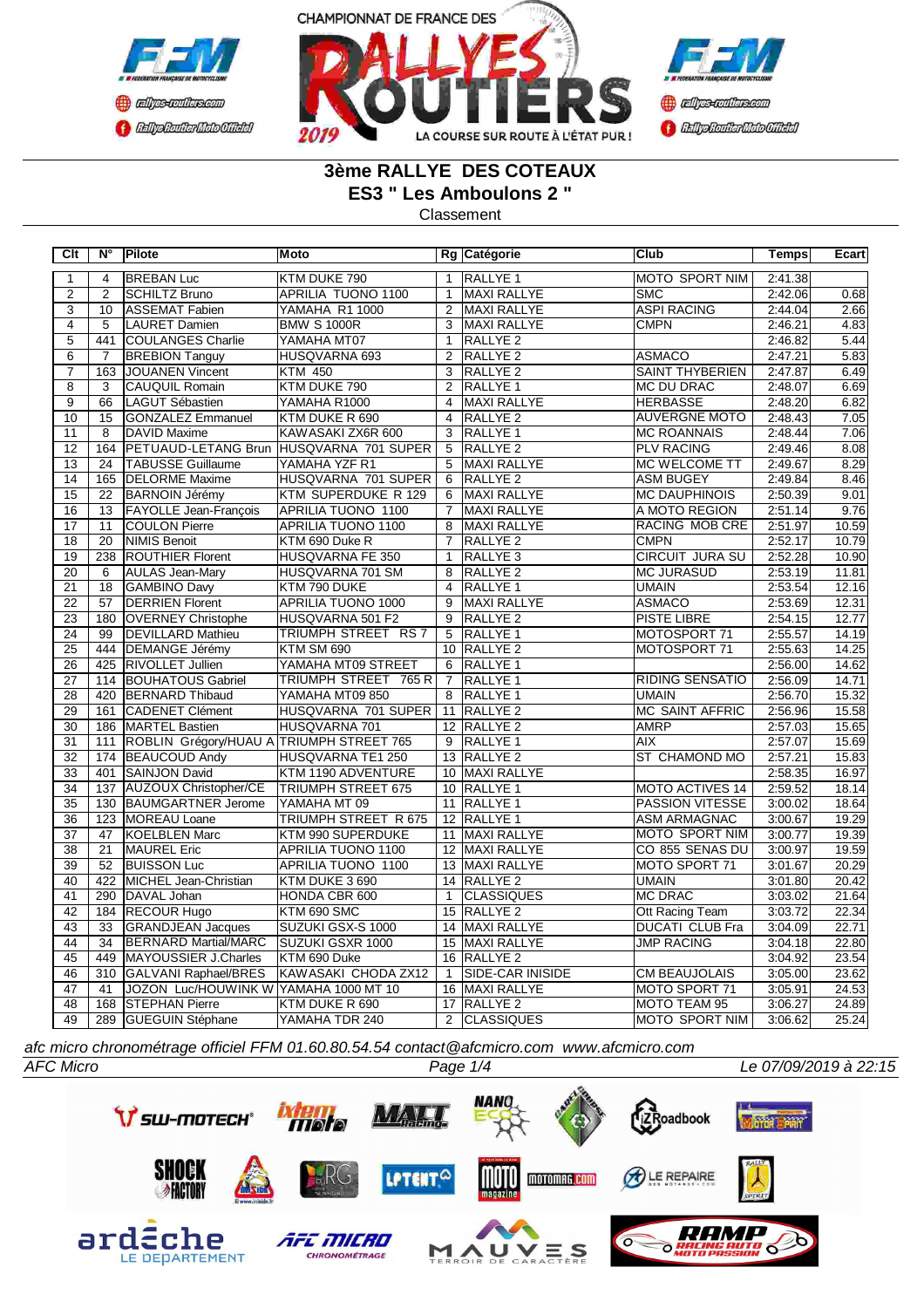



#### 3ème RALLYE DES COTEAUX ES3 " Les Amboulons 2 " Classement

| Clt             | N°               | Pilote                      | <b>Moto</b>                 |                 | Rg Catégorie             | <b>Club</b>            | Temps   | Ecart |
|-----------------|------------------|-----------------------------|-----------------------------|-----------------|--------------------------|------------------------|---------|-------|
| 50              | 94               | <b>LARUE Gilles</b>         | YAMAHA MT 09 850            |                 | 13 RALLYE 1              | <b>CAROLE MOTO CL</b>  | 3:06.79 | 25.41 |
| 51              | 43               | PICHAT Yohann               | KTM 1290 SUPERDUKE          |                 | 17 MAXI RALLYE           | <b>RAMP</b>            | 3:06.81 | 25.43 |
| $\overline{52}$ | 293              | <b>DURIS Jean-Luc</b>       | HONDA CBR 900               | $\overline{3}$  | <b>CLASSIQUES</b>        | <b>ACTIVEBIKE</b>      | 3:06.92 | 25.54 |
| 53              | 316              | <b>BERTHOMIEU Benoit/RE</b> | SUZUKI HAYABUSA 1340        | 2               | <b>ISIDE-CAR INISIDE</b> | <b>MC RUTHENOIS</b>    | 3:07.19 | 25.81 |
| 54              | 185              | <b>ACHARD Norbert</b>       | HUSQVARNA 701               |                 | 18 RALLYE 2              | <b>AMRP</b>            | 3:07.25 | 25.87 |
| 55              | 42               | VERMOREL Sylvain            | KTM 1290 SUPERDUKE          |                 | 18 MAXI RALLYE           | <b>LES PICARLOUX</b>   | 3:07.51 | 26.13 |
| 56              | 124              | <b>CHAPAS Tom</b>           | YAMAHA YZF 750              |                 | 14 RALLYE 1              | MC BESANCON G          | 3:07.54 | 26.16 |
| $\overline{57}$ | 244              | <b>PARUSSINI Rudy</b>       | HUSQVARNA FE 350            | $\overline{2}$  | RALLYE <sub>3</sub>      | ST CHAMOND MO          | 3:07.63 | 26.25 |
| $\overline{58}$ | 105              | SIMONNET Hervé              | YAMAHA MT 09 850            |                 | 15 RALLYE 1              | <b>CORRC</b>           | 3:07.82 | 26.44 |
| $\overline{59}$ | 405              | DESTRAZ Jérémiah            | <b>BMW S1000R</b>           | 19              | <b>MAXI RALLYE</b>       |                        | 3:07.84 | 26.46 |
| 60              | 426              | GUERRIN Jérémy              | <b>TRIUMPH STREET R675</b>  |                 | 16 RALLYE 1              |                        | 3:08.49 | 27.11 |
| 61              | 101              | <b>BACCA Riccardo</b>       | SUZUKI GSXR 750             | 17              | RALLYE <sub>1</sub>      | <b>PASSION VITESSE</b> | 3:08.51 | 27.13 |
| 62              | 240              | <b>COURTAUD Mathias</b>     | HONDA CB 500                | $\overline{3}$  | RALLYE <sub>3</sub>      | <b>MC VILLECONTAL</b>  | 3:08.52 | 27.14 |
| 63              | $\overline{302}$ | <b>LETHENET Cyrille</b>     | YAMAHA 240 TDR              | $\overline{4}$  | <b>CLASSIQUES</b>        | <b>ST CHAMOND MO</b>   | 3:08.58 | 27.20 |
| 64              | 417              | <b>OLSCHEWSKI William</b>   | <b>BMW S1000R</b>           | 20              | <b>MAXI RALLYE</b>       |                        | 3:09.06 | 27.68 |
| 65              | 439              | VIGNAUD Frédéric            | KTM DUKE 790                |                 | 18 RALLYE 1              | <b>KRT</b>             | 3:09.22 | 27.84 |
| 66              | 97               | <b>BRUN Eudes</b>           | <b>TRIUMPH STREET R 675</b> |                 | 19 RALLYE 1              | MOTO SPORT 71          | 3:10.15 | 28.77 |
| $\overline{67}$ | 261              | <b>COUDURIER Thierry</b>    | YAMAHA RDLC 350             | $\overline{1}$  | <b>ANCIENNES</b>         | <b>ARBUSIGNY</b>       | 3:10.23 | 28.85 |
| 68              | $\overline{312}$ | <b>CHANAL Gilles/CHANAL</b> | PANDA ORIGINAL              | $\overline{3}$  | <b>SIDE-CAR INISIDE</b>  | <b>MCA MC ANNEMA</b>   | 3:10.50 | 29.12 |
| 69              | 54               | <b>DEBURCK Philippe</b>     | KTM ADVENTURE 1050          | $\overline{21}$ | <b>MAXI RALLYE</b>       | <b>ENDURO AMI DE</b>   | 3:10.56 | 29.18 |
| 70              | 92               | RADOJEWSKI Stéphane         | KTM DUKE 790                |                 | 20 RALLYE 1              | <b>MC DU DRAC</b>      | 3:10.90 | 29.52 |
| $\overline{71}$ | 418              | <b>BARTOLO Cédric</b>       | <b>TRIUMPH STREET 675</b>   |                 | 21 RALLYE 1              |                        | 3:10.94 | 29.56 |
| 72              | 411              | <b>DELAUNE Valère</b>       | SUZUKI GSXR 1300            |                 | 22 MAXI RALLYE           |                        | 3:11.12 | 29.74 |
| 73              | 429              | <b>PATOUILLET Pierre</b>    | <b>DUCATI MONSTER S2R 8</b> |                 | 22 RALLYE 1              | ZONE ROUGE MO          | 3:11.26 | 29.88 |
| $\overline{74}$ | 25               | <b>BORGEAT Gerard/REAU</b>  | <b>BMW GS 1250</b>          |                 | 23 MAXI RALLYE           | <b>OXYGENE PSA</b>     | 3:11.70 | 30.32 |
| 75              | 313              | RIBES Kévin/RIBES Julie     | SUZUKI HAYABUSA 130         | $\overline{4}$  | <b>SIDE-CAR INISIDE</b>  | <b>CORRC</b>           | 3:11.94 | 30.56 |
| 76              | 292              | <b>FORTIN Eric</b>          | <b>BMW 80GS 1000</b>        | $\overline{5}$  | <b>CLASSIQUES</b>        | <b>MNO</b>             | 3:12.15 | 30.77 |
| $\overline{77}$ | 235              | JARNAC Thomas               | KTM DUKE 390                | $\overline{4}$  | <b>RALLYE 3</b>          | <b>DUCATI CLUB Fra</b> | 3:12.76 | 31.38 |
| $\overline{78}$ | 182              | <b>BRELY Michaël/TOCHE</b>  | KAWASAKI ER6 650            | $\overline{19}$ | <b>RALLYE 2</b>          | <b>LPP TEAM</b>        | 3:12.80 | 31.42 |
| 79              | 440              | <b>SARRABAYROUSE Brun</b>   | YAMAHA MT09 850             |                 | 23 RALLYE 1              | <b>KRT</b>             | 3:13.12 | 31.74 |
| $\overline{80}$ | 430              | <b>PEYRET Olivier</b>       | HONDA HORNET 600            | $\overline{24}$ | <b>RALLYE 1</b>          |                        | 3:13.63 | 32.25 |
| $\overline{81}$ | 331              | MENERET Florian/DUBE        | YAMAHA FJ 1200              | 5               | <b>SIDE-CAR INISIDE</b>  | UM AIN                 | 3:13.90 | 32.52 |
| 82              | 113              | <b>GROSSE Johann</b>        | YAMAHA MT09 850             | 25              | RALLYE <sub>1</sub>      | MOTO TEAM 95           | 3:14.40 | 33.02 |
| 83              | 287              | <b>SANTONI J.François</b>   | HONDA CBR 900               | 6               | <b>CLASSIQUES</b>        | POLICE NATIONAL        | 3:14.90 | 33.52 |
| 84              | 447              | <b>BOUCHON Jerome</b>       | KTM EXCF 450                | $\overline{20}$ | RALLYE <sub>2</sub>      | RAMP                   | 3:15.23 | 33.85 |
| 85              | 436              | <b>UNAL Thierry</b>         | KTM SMR 950                 |                 | 26 RALLYE 1              |                        | 3:15.29 | 33.91 |
| 86              | 296              | PIGEAT Richard              | <b>DUCATI SUPER SPORT 9</b> | $\overline{7}$  | <b>CLASSIQUES</b>        | RACING MOB CRE         | 3:15.75 | 34.37 |
| 87              | 445              | <b>BOURGEOIS Patrick</b>    | KAWASAKI VERSYS 650         |                 | 21 RALLYE 2              | <b>AUVERGNE MOTO</b>   | 3:15.86 | 34.48 |
| $\overline{88}$ | 423              | <b>D'ABRIGEON Franck</b>    | TRIUMPH STREET R675         | 27              | RALLYE <sub>1</sub>      |                        | 3:16.39 | 35.01 |
| 89              | 91               | <b>GRATIOT Caroline</b>     | HONDA 600                   |                 | 28 RALLYE 1              | <b>ASPI RACING</b>     | 3:16.91 | 35.53 |
| 90              | 448              | <b>KOHLER Swann</b>         | YAMAHA MT09 850             |                 | 29 RALLYE 1              |                        | 3:16.99 | 35.61 |
| $\overline{91}$ | 188              | <b>BOYER Thierry</b>        | TRIUMPH 675                 |                 | 22 RALLYE 2              | MOTOSPORT 71           | 3:17.24 | 35.86 |
| $\overline{92}$ | 109              | <b>FRANCOIS Nicolas</b>     | HONDA 600 CBF               |                 | 30 RALLYE 1              | <b>GREZAC MC</b>       | 3:17.64 | 36.26 |
| 93              | 433              | PINCE Yann                  | HUSQVARNA 701               |                 | 23 RALLYE 2              | <b>CENTRAL TEAM</b>    | 3:17.89 | 36.51 |
| 94              | 303              | CRESCENZO Sébastien         | HONDA CBR 900               | $\overline{8}$  | <b>CLASSIQUES</b>        | MOTO SPORT 71          | 3:18.42 | 37.04 |
| 95              | 160              | <b>BOUSSELIN Philippe</b>   | KTM DUKE 690                |                 | 24 RALLYE 2              |                        | 3:18.84 | 37.46 |
| 96              | 162              | <b>DUPUIS-MAURIN Valéry</b> | KAWASAKI ER6-N              |                 | 25 RALLYE 2              | <b>MC DRAC</b>         | 3:19.18 | 37.80 |
| $\overline{97}$ | 407              | <b>COSTE Xavier</b>         | <b>BMW R1200</b>            | $\overline{24}$ | MAXI RALLYE              |                        | 3:19.38 | 38.00 |
| 98              |                  | 432 VAURIS Etienne          | <b>DUCATI MONSTER 796</b>   |                 | 31 RALLYE 1              |                        | 3:19.50 | 38.12 |

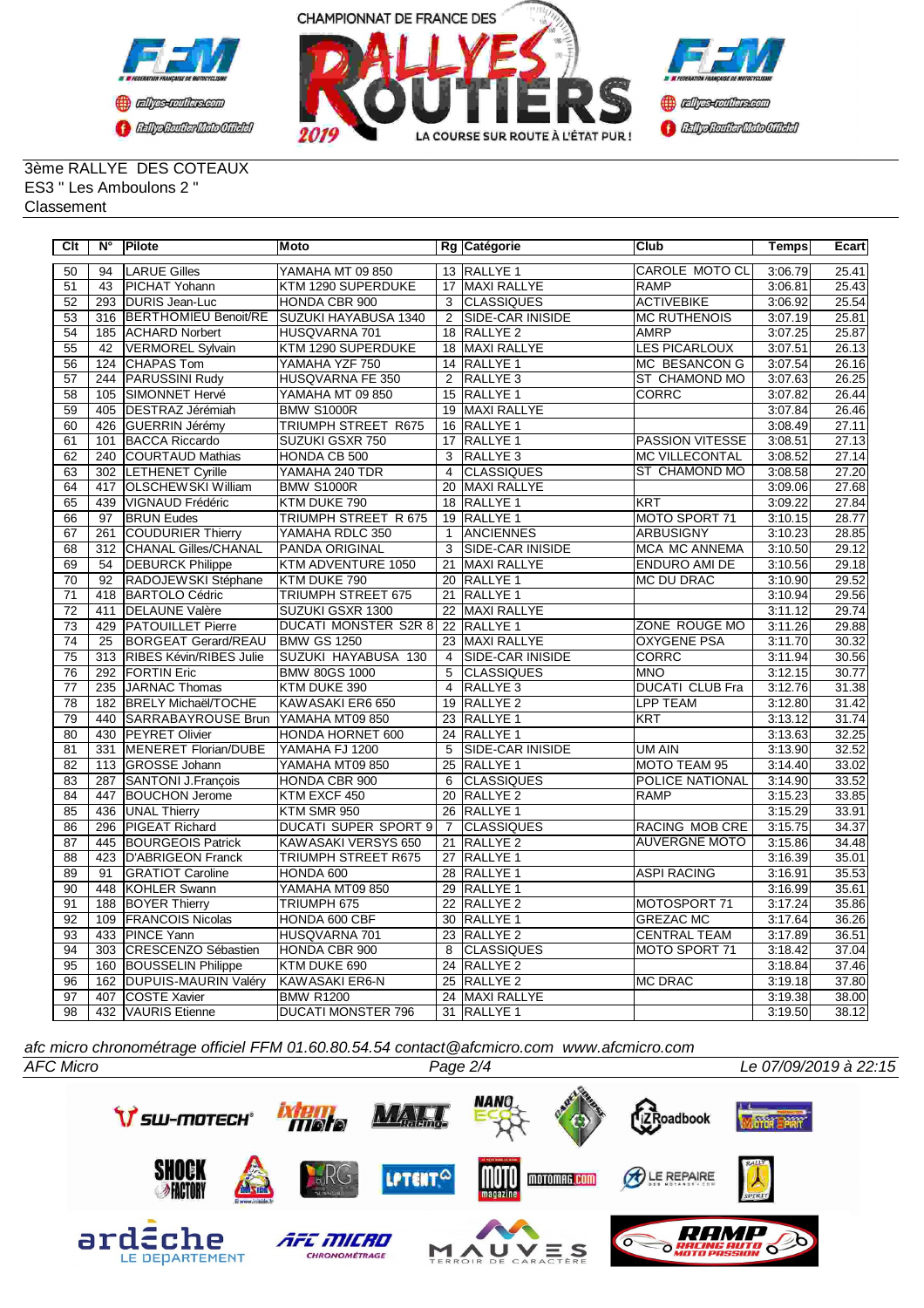



#### 3ème RALLYE DES COTEAUX ES3 " Les Amboulons 2 " Classement

| Clt | N°  | <b>Pilote</b>                  | Moto                        |                | Rg Catégorie             | <b>Club</b>            | Temps   | Ecart   |
|-----|-----|--------------------------------|-----------------------------|----------------|--------------------------|------------------------|---------|---------|
| 99  | 46  | DOSMAS Philippe/DOSM           | <b>BMW GS ADVENTURE 12</b>  |                | 25 MAXI RALLYE           | LA MAIN AU PANIE       | 3:20.71 | 39.33   |
| 100 | 175 | <b>CAILLOT Eric</b>            | YAMAHA MT 07 689            | 26             | <b>RALLYE 2</b>          | <b>RC CREUSOTIN</b>    | 3:20.75 | 39.37   |
| 101 | 431 | <b>TOURNIER David</b>          | HONDA HORNET 600            |                | 32 RALLYE 1              |                        | 3:20.82 | 39.44   |
| 102 | 51  | PELAEZ Sylvain                 | <b>DUCATI PANIGALE 1100</b> | 26             | <b>MAXI RALLYE</b>       | <b>CMPN</b>            | 3:21.01 | 39.63   |
| 103 | 44  | <b>BASELLO Florent/FORIL</b>   | HONDA AFRICA TWIN 10        | 27             | <b>MAXI RALLYE</b>       | <b>CORRC</b>           | 3:22.62 | 41.24   |
| 104 | 246 | <b>DION Fabrice</b>            | KTM DUKE 390                | 5              | RALLYE <sub>3</sub>      | MC FLEUR DE LYS        | 3:23.03 | 41.65   |
| 105 | 314 | ALEXIS Brice/MOLTENIL          | SUZUKI HAYABUSA 1300        | 6              | <b>SIDE-CAR INISIDE</b>  | <b>JURA SUD</b>        | 3:23.36 | 41.98   |
| 106 | 402 | <b>FONTESSE Sébastien</b>      | KTM 990 SUPERDUKE           | 28             | MAXI RALLYE              |                        | 3:23.54 | 42.16   |
| 107 | 315 | LEPAGE Pauline/LEPAG           | YAMAHA R1 MS-R 1000         | $\overline{7}$ | <b>SIDE-CAR INISIDE</b>  | MC <sub>2</sub> A      | 3:23.60 | 42.22   |
| 108 | 37  | NOVET Thibaud                  | KTM SUPER DUKE R 1          | 29             | <b>MAXI RALLYE</b>       | <b>MC DAUPHINOIS</b>   | 3:23.88 | 42.50   |
| 109 | 481 | MENIGOZ Laurent                | <b>APRILIA PEGASO 650</b>   | 9              | <b>CLASSIQUES</b>        |                        | 3:24.00 | 42.62   |
| 110 | 424 | <b>FOURNIER Martial</b>        | SUZUKI GSR 750              |                | 33 RALLYE 1              |                        | 3:24.16 | 42.78   |
| 111 | 421 | <b>BERNARD Loïc</b>            | KAWASAKI Z 750              |                | 34 RALLYE 1              | <b>UMAIN</b>           | 3:24.22 | 42.84   |
| 112 | 291 | <b>THEILLAC Thierry</b>        | DUCATI SS 900               | 10             | <b>CLASSIQUES</b>        | MC ANGOUMOISI          | 3:24.38 | 43.00   |
| 113 | 167 | <b>MOLINET Denis</b>           | KAWASAKI VERSYS 650         | 27             | <b>RALLYE 2</b>          | <b>MC DAUPHINOIS</b>   | 3:25.71 | 44.33   |
| 114 | 271 | <b>DUFOUR Marc</b>             | GAUTHIER F2 250             | $\overline{2}$ | <b>ANCIENNES</b>         | <b>CM BEAUJOLAIS</b>   | 3:25.83 | 44.45   |
| 115 | 317 | <b>BACON Franck/CHOPAR</b>     | KTM CHODA RC8R 1190         | 8              | <b>SIDE-CAR INISIDE</b>  | <b>RACING MOB CRE</b>  | 3:27.30 | 45.92   |
| 116 | 170 | <b>GILLI</b> Aurélien          | YAMAHA MT 07 689            | 28             | <b>RALLYE 2</b>          | PIT LONE ENDUR         | 3:28.68 | 47.30   |
| 117 | 318 | COUDERC Gilles/COUD            | YAMAHA FJ 1200              | 9              | SIDE-CAR INISIDE         | <b>MC VILLECONTAL</b>  | 3:29.02 | 47.64   |
| 118 | 321 | BLEUSEZ David/CAPDE            | CHODA ORIGINAL 1100         | 10             | <b>ISIDE-CAR INISIDE</b> | RACING MOB CRE         | 3:29.55 | 48.17   |
| 119 | 173 | MESSEGHEM Christian            | KAWASAKI VERSYS 650         | 29             | RALLYE <sub>2</sub>      | MC DU COMMING          | 3:29.75 | 48.37   |
| 120 |     | 115   DELACROIX Alain          | TRIUMPH STREET<br>765 R     |                | 35 RALLYE 1              | MUTUELLE DES M         | 3:30.18 | 48.80   |
| 121 | 107 | MATHIEU Sylvain                | SUZUKI GSXR 750             | 36             | <b>RALLYE 1</b>          | MOTOSPORT 71           | 3:31.87 | 50.49   |
| 122 | 187 | <b>NOLY Bernard</b>            | KTM EXC 500                 | 30             | RALLYE <sub>2</sub>      | <b>ASPI RACING</b>     | 3:32.19 | 50.81   |
| 123 | 491 | <b>BURRICAND Vincent/SE</b>    | HONDA ORION CBR 1000        | 11             | <b>SIDE-CAR INISIDE</b>  | <b>LRLM</b>            | 3:33.06 | 51.68   |
| 124 | 31  | <b>POTIER Guillaume</b>        | DUCATI MULTISTRADA 1        | 30             | <b>MAXI RALLYE</b>       | <b>MOTO SPORT NIM</b>  | 3:33.18 | 51.80   |
| 125 | 437 | <b>FOUILLAND Bruno</b>         | DUCATI MONSTER S2R 8        | 37             | RALLYE 1                 |                        | 3:33.25 | 51.87   |
| 126 | 55  | LAMOUR Marc                    | HONDA CBR 1100              | 31             | <b>MAXI RALLYE</b>       | VAL DE SEINE 76        | 3:33.45 | 52.07   |
| 127 | 408 | <b>BOURSIER Michel</b>         | KTM 990 SMT                 | 32             | <b>MAXI RALLYE</b>       |                        | 3:35.33 | 53.95   |
| 128 | 30  | MOTTAZ Rémi                    | HONDA CB S 1300             | 33             | <b>MAXI RALLYE</b>       | <b>MGB MOTO</b>        | 3:35.59 | 54.21   |
| 129 | 434 | <b>ASFAUX Antoine</b>          | TRIUMPH STREET 675          | 38             | <b>RALLYE 1</b>          |                        | 3:35.75 | 54.37   |
| 130 | 460 | <b>REYNAUD Alexandre</b>       | HONDA CB 499                | 6              | RALLYE 3                 | <b>RAMP</b>            | 3:36.21 | 54.83   |
| 131 | 264 | <b>RIVOLLET Jean-Yves</b>      | <b>GAUTHIER GA 125</b>      | 3              | <b>ANCIENNES</b>         | RAMP                   | 3:37.71 | 56.33   |
| 132 | 311 | <b>IGUILHOT Frédéric/FANG</b>  | TRIUMPH 955 SPRINT          | 12             | <b>SIDE-CAR INISIDE</b>  | <b>GUIDONS VELLAV</b>  | 3:39.81 | 58.43   |
| 133 | 461 | <b>CHRISTIN Pierre</b>         | KTM EXC 125                 | $\overline{7}$ | RALLYE <sub>3</sub>      | <b>MCA</b>             | 3:40.94 | 59.56   |
| 134 | 446 | <b>FARGIER Jean-Luc</b>        | KAWASAKI ER6-N 650          | 31             | RALLYE <sub>2</sub>      |                        | 3:41.00 | 59.62   |
| 135 | 480 | POUTIER J.François             | HONDA FT 500                | 11             | <b>CLASSIQUES</b>        |                        | 3:41.20 | 59.82   |
| 136 | 435 | HANNIGSBERG Morgane            | KTM DUKE 690                | 32             | <b>RALLYE 2</b>          |                        | 3:41.27 | 59.89   |
| 137 | 490 | <b>BILLARD Christian/BILLA</b> | MOTO GUZZI SP 1000          | 13             | SIDE-CAR INISIDE         | MC ROC ET GRAV         | 3:41.88 | 1:00.50 |
| 138 | 427 | <b>PERROT Sabine</b>           | <b>TRIUMPH STREET R675</b>  | 39             | <b>RALLYE 1</b>          | <b>MOTO SPORT NIM</b>  | 3:43.96 | 1:02.58 |
| 139 | 265 | <b>FOUGERAS Gabriel</b>        | <b>BMW R65 650</b>          | 4              | <b>ANCIENNES</b>         | <b>CAGNES S/VILLEN</b> | 3:44.80 | 1:03.42 |
| 140 | 251 | <b>GERMANIQUE Pascal</b>       | KTM 390 DUKE                | 8              | RALLYE <sub>3</sub>      | <b>MC VERO</b>         | 3:51.88 | 1:10.50 |
| 141 | 492 | TORRESAN Michel/TOR            | ACM SSIORION 1000           | 14             | <b>SIDE-CAR INISIDE</b>  |                        | 3:52.80 | 1:11.42 |
| 142 | 267 | MARTIN Eric                    | SUZUKI GS 750               | 5              | <b>ANCIENNES</b>         | <b>MC VILLECOMTAL</b>  | 3:52.93 | 1:11.55 |
| 143 | 410 | MARCO Fabien                   | DUCATI ST3 992              | 34             | MAXI RALLYE              | <b>MC PAYS D'AIX</b>   | 3:53.89 | 1:12.51 |
| 144 | 263 | ZANUTTO J.François             | YAMAHA RDLC 350             | 6              | <b>ANCIENNES</b>         | <b>MOTO CLUB ZON</b>   | 3:55.04 | 1:13.66 |
| 145 | 409 | <b>GILOT Eric</b>              | DUCATI ST2 944              | 35             | MAXI RALLYE              | <b>MC PAYS D'AIX</b>   | 4:19.11 | 1:37.73 |
| 146 | 463 | <b>ORANGER Sylvain</b>         | YAMAHA YZF R125             | $\overline{9}$ | RALLYE <sub>3</sub>      | <b>LNCMPNDA</b>        | 4:19.33 | 1:37.95 |